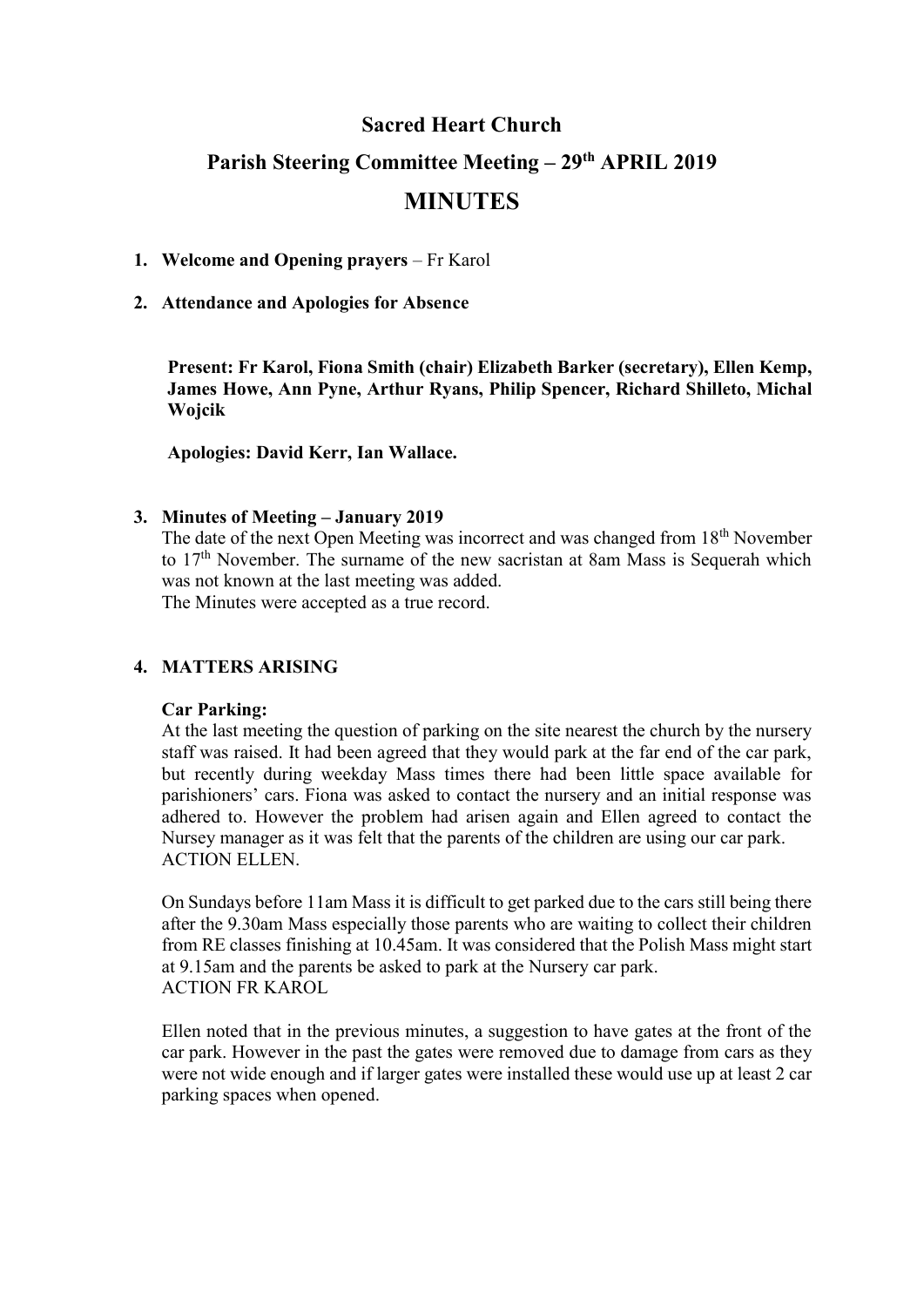#### **Sacristan Duties:**

Arthur has a great work load of duties now as he is preparing and serving at 5pm and 11am Masses. He particularly requested someone to cover for him while he is on holiday. Some of the altar servers at 11am Mass are helpful with setting up etc. The question of training altar servers arose again and James and Arthur offered to set up

a meeting to do this. The best time is after First Communions when the parents are asked to encourage their children to become altar servers. John McManus will be asked to help with the training as well. ACTION- ARTHUR, JAMES, FR KAROL.

It was decided to order a guidebook for Altar Servers. ACTION ELIZABETH

Arthur had installed new LED bulbs in all of the church's main lights resulting in a much brighter church.

**GRAPEVINE:** The Summer edition is on track and a meeting of the committee will take place shortly.

#### **CHAIRMAN'S REPORT**

Fiona has tendered her resignation because of work and family commitments. However she has agreed to attend the COUNCIL OF LAITY meeting on May 25<sup>th</sup> at Poringland. No action was agreed to appoint a new chairman as yet but David Kerr had pointed out that he was still the acting vice –chairman before this meeting.

#### **5. Group Reports**

**These had been circulated by email and it was suggested that distributing hard copies as well is unnecessary. However no decision was made about this.**

The following points were noted from the group representatives.

#### **PROCLAIM**

– as sent by David

**Finance and Buildings**: Ellen gave the following update to her submitted report.

The balance of parish accounts is £63,277.

The 3<sup>rd</sup> offer of £285,000 to purchase the Papworth Church site has been accepted subject to contract, the matter of asbestos on site and the sale progressing. It is hoped to have completion in the foreseeable future.

It is planned to resurface the car park first and then other matters such as erection of a barrier will be considered.

Emergency exits and fire notices are in place.

There is a wish list of things to be done, some outstanding from the last Quinquennial report and the use of our share of the Papworth sale proceeds.

It was mentioned that there should be a litter bin in the carpark or in the area of the church. Maybe a council owned one? To be investigated.